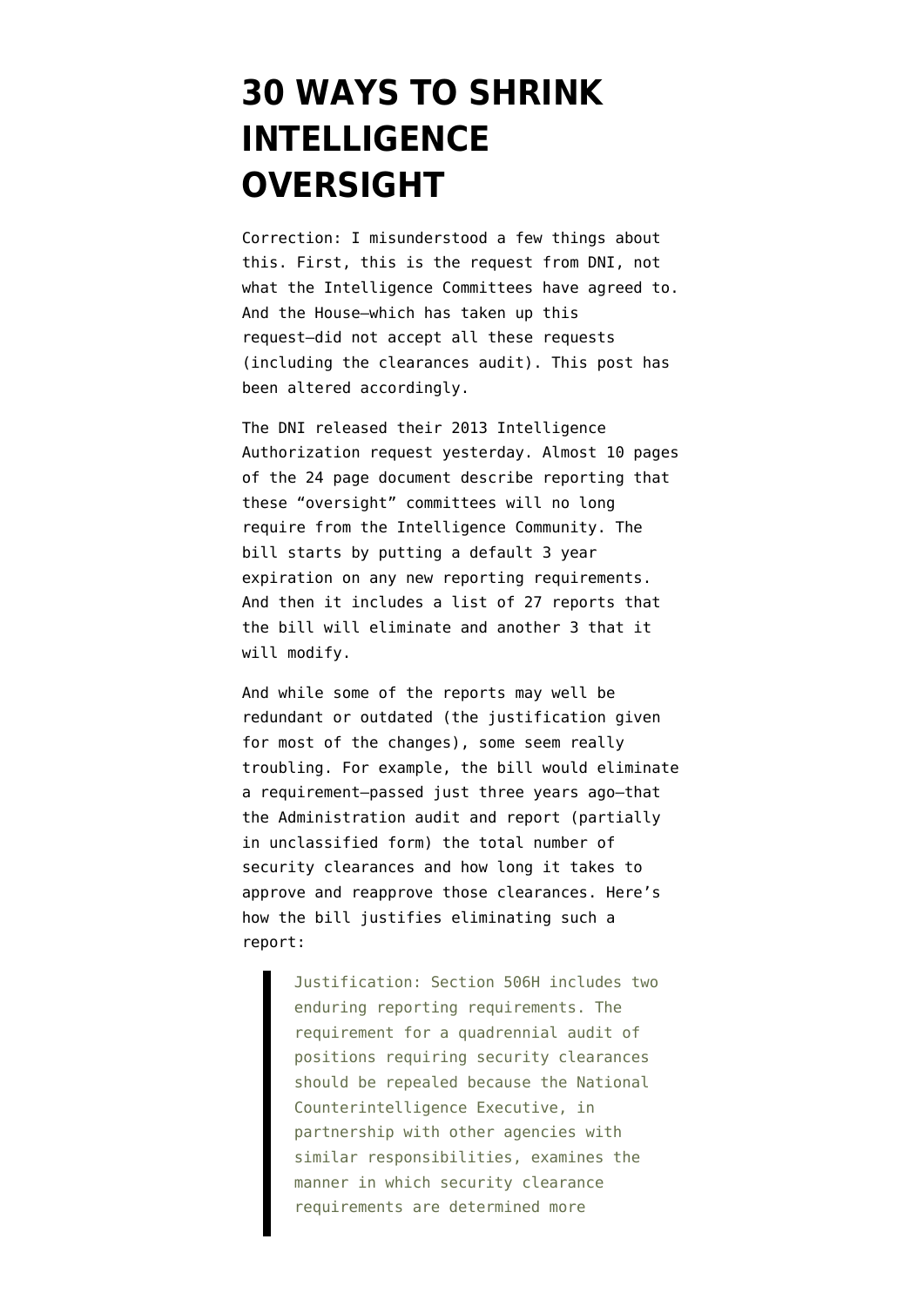frequently than once every four years. Rather than submit a report regarding a quadrennial activity, the executive branch can provide more frequent briefings, as requested, if congressional interest persists. With regard to the annual reporting requirement on security clearance determinations, the Executive Branch as a whole has made significant progress in expediting and streamlining the security clearance process since the passage of the Intelligence Reform and Terrorism Prevention Act, thus reducing the saliency of this report. This reporting requirement should be replaced by briefings, as requested, if congressional interest persists.

What this effectively does is eliminate one way for citizens to see at least the outlines and scope of our secret government. Rather than a partially unclassified report, instead, the intelligence community will brief Congress, rendering it not only secret, but eliminating some of the paperwork that can be FOIAed or archived.

The bill also would eliminate a requirement for the Director of National Intelligence and CIA Director to each provide an annual list of any advisory committees they've created, their subject, and their members. I'm guessing the proposed substitution–regular Congressional notifications and briefings–is probably not going to include the same level of detail. And given [ODNI's inadequate response](http://www.emptywheel.net/2011/11/11/odnis-response-on-intelligence-oversight-board-shows-lack-of-intelligence/) to Electronic Frontier Foundation on an advisory committee as important as the Intelligence Oversight Board, I'm not all that confident it will provide adequate notice on more obscure advisory committees. Moreover, there is a history of advisory board members obtaining great influence and advantages from their position. Lists of members should be on paper somewhere.

The bill would also eliminate a requirement that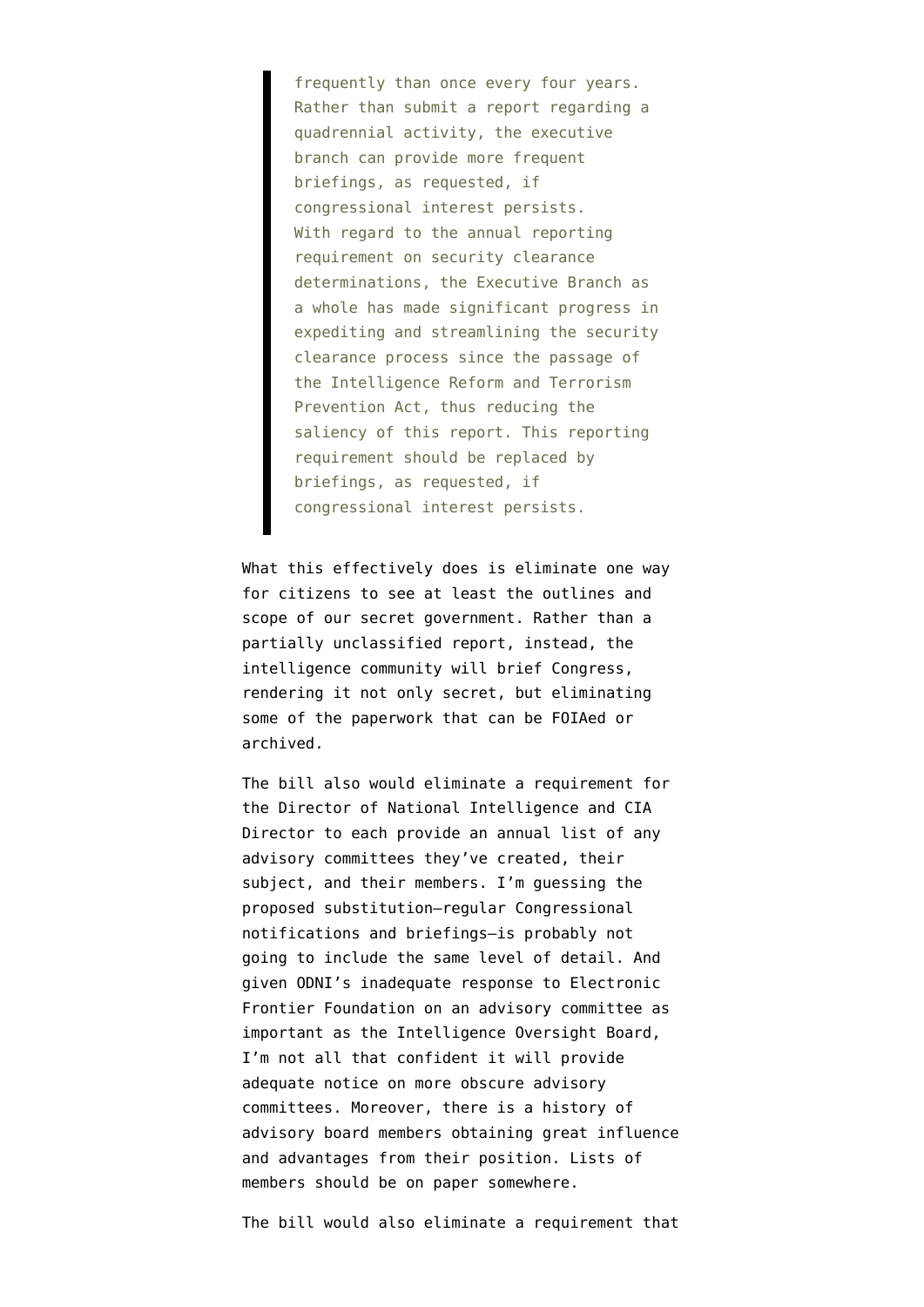the Department of Homeland Security tell the committee what kind of feedback its notoriously shitty intelligence department State, local, or tribal law enforcement people provide on that reports DHS's intelligence department generates. Just last September, DHS's customers [were](http://americaswarwithin.org/articles/2011/09/05/homeland-security-office-creates-intelligence-spam-insiders-claim) [complaining](http://americaswarwithin.org/articles/2011/09/05/homeland-security-office-creates-intelligence-spam-insiders-claim) about the "intelligence spam" DHS was pushing out. And yet here's what the bill says to justify eliminating this feedback loop.

> This reporting requirement is several years old. It should be replaced with briefings, as requested, if congressional interest persists.

If an intelligence department is as shitty as DHS', eliminating reporting evidence of that doesn't seem to be the solution.

The bill would eliminate two reporting requirements [imposed](http://www.gpo.gov/fdsys/pkg/PLAW-106publ65/html/PLAW-106publ65.htm) in the wake of the Wen Ho Lee scandal: that the President report on how the government is defending against Chinese spying and that the Secretary of Energy report on the security of the nation's nuclear labs. Just last year, the Oak Ridge National Laboratory had to separate from the Internet because some entity–China would be a good candidate–[had hacked the lab](http://www.wired.com/threatlevel/2011/04/oak-ridge-lab-hack/) and was downloading data from their servers. Now seems a really stupid time to stop reporting on efforts to avoid such breaches.

The bill would change the a quarterly report on the activities of privacy and civil liberties officers to a semiannual report because "has proven burdensome to submit these reports on a quarterly basis, particularly with limited staff." Now maybe I'm being persnickety here. If privacy and civil liberties officers are that busy, all the more reason to tell Congress very regularly what they're doing. If they need more staff, fund them. But I find this change particularly troubling given the way NCTC just got access to all government databases; the [primary oversight on that vast expansion of data](http://www.emptywheel.net/2012/03/23/the-oversight-over-nctcs-not-terrorist-terrorist-database/) [mining](http://www.emptywheel.net/2012/03/23/the-oversight-over-nctcs-not-terrorist-terrorist-database/) depends on NCTC's privacy officer. Six